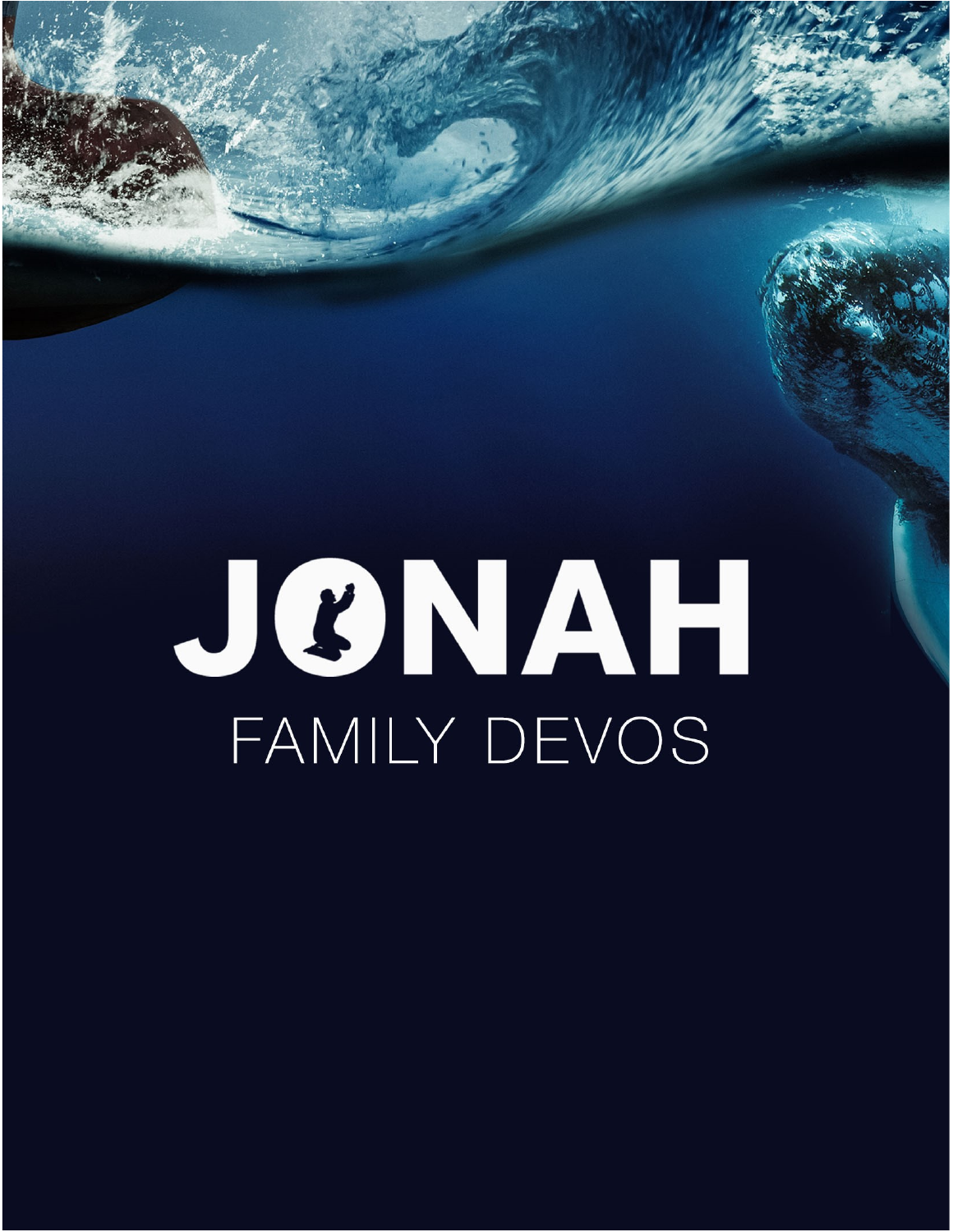#### **Scripture Passage:** Jonah 4

#### **Memory Verse:** Micah 6:8

"He has shown you, O man, what is good; And what does the Lord require of you but to do justly, to love mercy, and to walk humbly with your God?"

#### **For My Family:**

He knew it, he just knew it. Jonah knew that God was so generous, loving, kind, and merciful, that as soon as he set foot in Nineveh and preached the message that God wanted Him to preach, God would spare the lives of the Ninevites. This is exactly why Jonah tried to run away to Tarshish in the first place. Well lo and behold, the Lord *was* merciful to the Ninevites, and now Jonah was upset. Actually, he was more than just upset. He was angry.

The Lord did not reprimand Jonah (again). Instead He asked Jonah a straightforward question: "Is it right for you to be angry?" Obviously, the answer here was no, Jonah should not have been angry, but Jonah wanted to be angry with God, so he stormed off and went and sat on a hill overlooking the city. The Lord grew up a plant to shade Jonah from the heat of the sun, and Jonah was grateful for the plant that the Lord had made him. The Lord, however, was still teaching Jonah a lesson. God also made a worm come and eat away the roots of the plant so that it withered and died. The next day, the sun beat down on Jonah and the wind blew in his face, so Jonah was even more upset and angry about the plant that had died than he was about Nineveh. The Lord asked him the same question, "Is it right for you to be angry about the plant?"

God was teaching a lesson to Jonah about Mercy. When the plant was destroyed, Jonah was so upset he wished that he was dead. God was trying to show Jonah that he should have been more concerned about the eternal fate of a hundred and twenty thousand people, then the present fate of a vine.

God made the plant, not Jonah. That means that God could do with the plant whatever He wanted. It didn't actually matter how Jonah felt about the plant; it only mattered how God did. God made the Ninevites, not Jonah. That means that God could do with the Ninevites whatever He wanted. It didn't actually matter how Jonah felt about the Ninevites, it only mattered how God did. God saw that there were 120,000 Ninevites who "didn't know their right hand from their left." God looked at the Ninevites like children who needed to be corrected and instructed, not the bloodthirsty murderers and evildoers that Jonah saw. God loved the Ninevites, and God loves all people, everywhere. He wanted Jonah to see people the way He saw them, and to love mercy the way that He does.